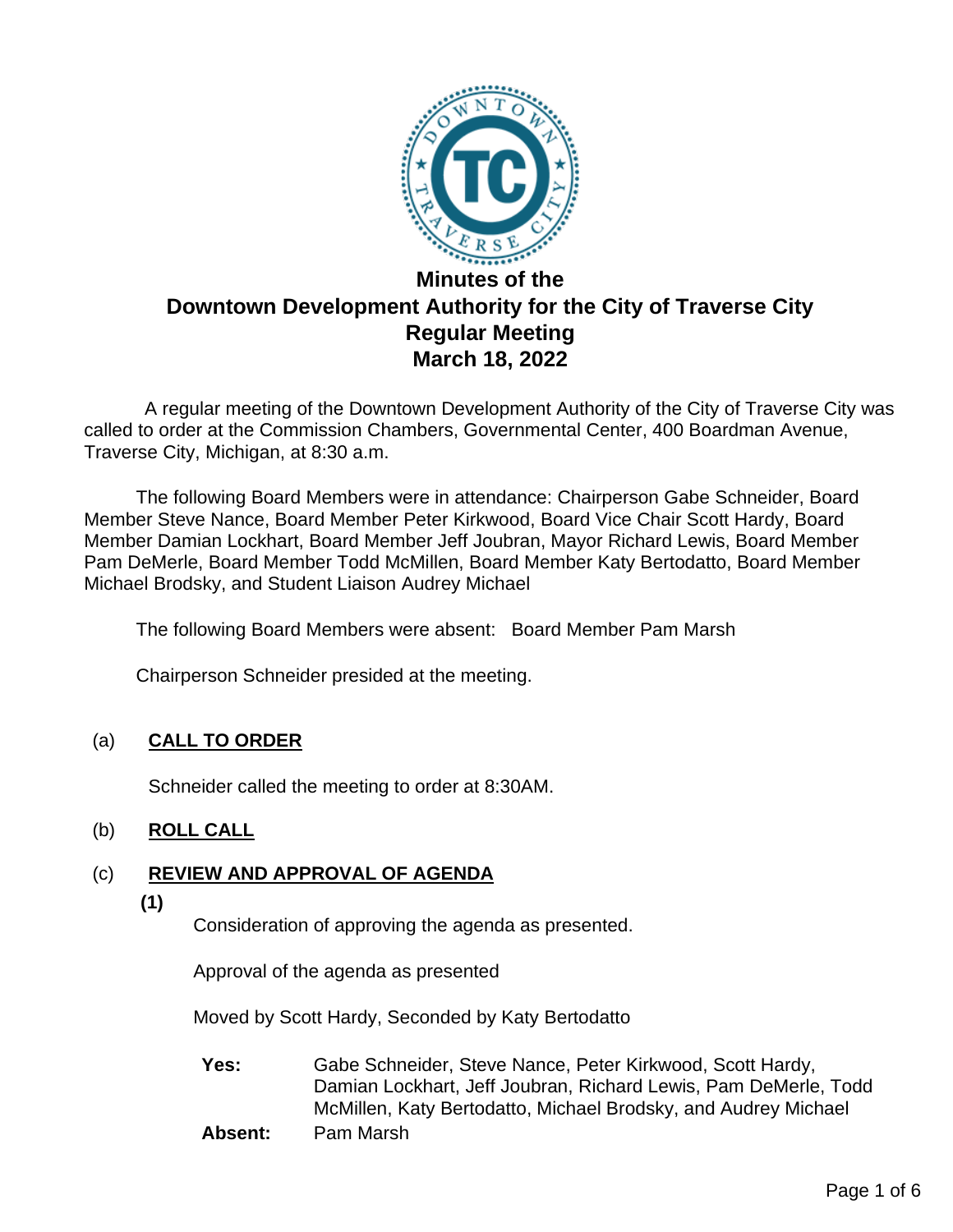## **CARRIED. 12-0-1 on a recorded vote**

## (d) **CONSENT CALENDAR**

*The purpose of the consent calendar is to expedite business by grouping non-controversial items together to be dealt with by one DDA Board motion without discussion. Any member of the DDA Board, staff or the public may ask that any item on the consent calendar be removed therefrom and placed elsewhere on the agenda for individual consideration by the DDA Board; and such requests will be automatically respected. If an item is not removed from the consent calendar, the action noted in parentheses on the agenda is approved by a single DDA Board action adopting the consent calendar.*

**(1)**

Approval of the minutes of the February 18, 2022 Downtown Development Authority Board of Directors meeting (Approval recommended) (Jean Derenzy)

**(2)**

Approval of Financial Reports and disbursements for DDA, TIF 97, Old Town TIF, Parking and Arts Commission for February 2022 (approval recommended) (Jean Derenzy, Harry Burkholder, Nicole VanNess)

**(3)**

Destination Downtown Waive Participation Fees (Approval Recommended) (Jean Derenzy, Nicole VanNess)

**(4)**

Change order JE Johnson Old Town Boilers (Approval Recommended) (Jean Derenzy, Nicole VanNess)

That the DDA Board approve the consent calendar as presented.

Moved by Katy Bertodatto, Seconded by Todd McMillen

**Yes:** Gabe Schneider, Steve Nance, Peter Kirkwood, Scott Hardy, Damian Lockhart, Jeff Joubran, Richard Lewis, Pam DeMerle, Todd McMillen, Katy Bertodatto, Michael Brodsky, and Audrey Michael

**Absent:** Pam Marsh

## **CARRIED. 12-0-1 on a recorded vote**

#### (e) **NEW BUSINESS**

**(1)**

Preliminary 2022/2023 DDA General, TIF 97 and Old Town TIF Budgets (Jean Derenzy)

The Following Addressed the Board:

Jean Derenzy, DDA CEO Gabe Schneider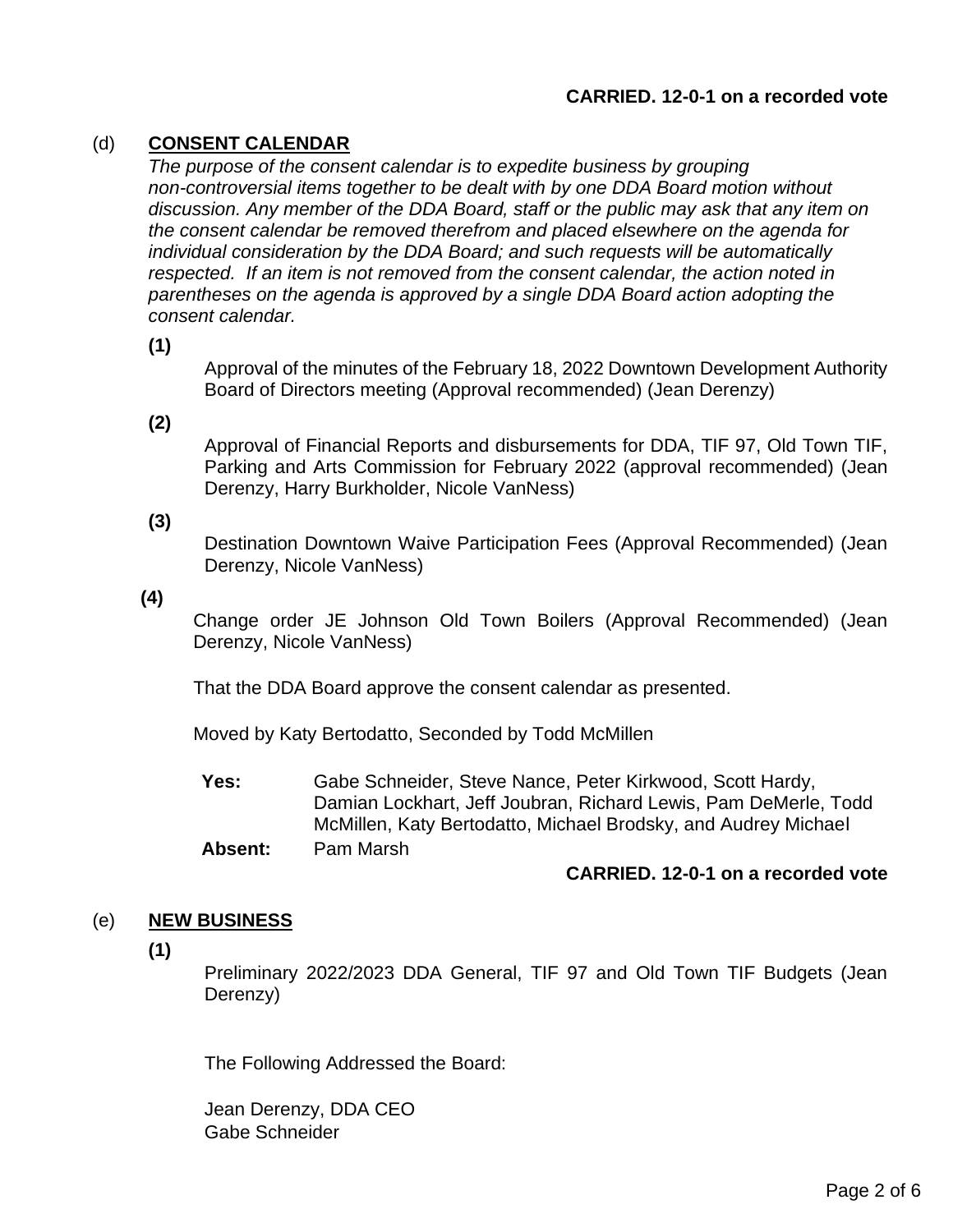Michael Brodsky Scott Hardy

# (f) **OLD BUSINESS**

**(1)**

Lot L Agreement Amendment (Approval Recommended) (Jean Derenzy, Nicole VanNess)

The Following Addressed the Board:

Jean Derenzy, DDA CEO Nicole VanNess Peter Kirkwood Steve Nance Richard Lewis Gabe Schneider Scott Hardy Katy Bertodatto Nate Alger Damian Lockhart Marty Colburn Art Bukowski That the DDA Board recommend the City Commission approve the Amended and Reinstated Parking Area Lease for the Governmental Center parking lots referred to as Lot L subject to substance and approval by the City Attorney.

The motion was amended by Richard Lewis.

That the DDA Board recommended the City Commission approve the Amended and Reinstated Parking Area Lease for Governmental Center parking lots referred to as Lot L subject to substance and approval by the City Attorney and furthermore that the front 10 meters remain with a 30 minute free time.

Moved by Richard Lewis, Seconded by Michael Brodsky

**Yes:** Gabe Schneider, Steve Nance, Peter Kirkwood, Scott Hardy, Damian Lockhart, Jeff Joubran, Richard Lewis, Pam DeMerle, Todd McMillen, Katy Bertodatto, Michael Brodsky, and Audrey Michael **Absent:** Pam Marsh

## **CARRIED. 12-0-1 on a recorded vote**

**(2)**

Amendment to Parking Management Agreement (Approval Recommended) (Jean Derenzy)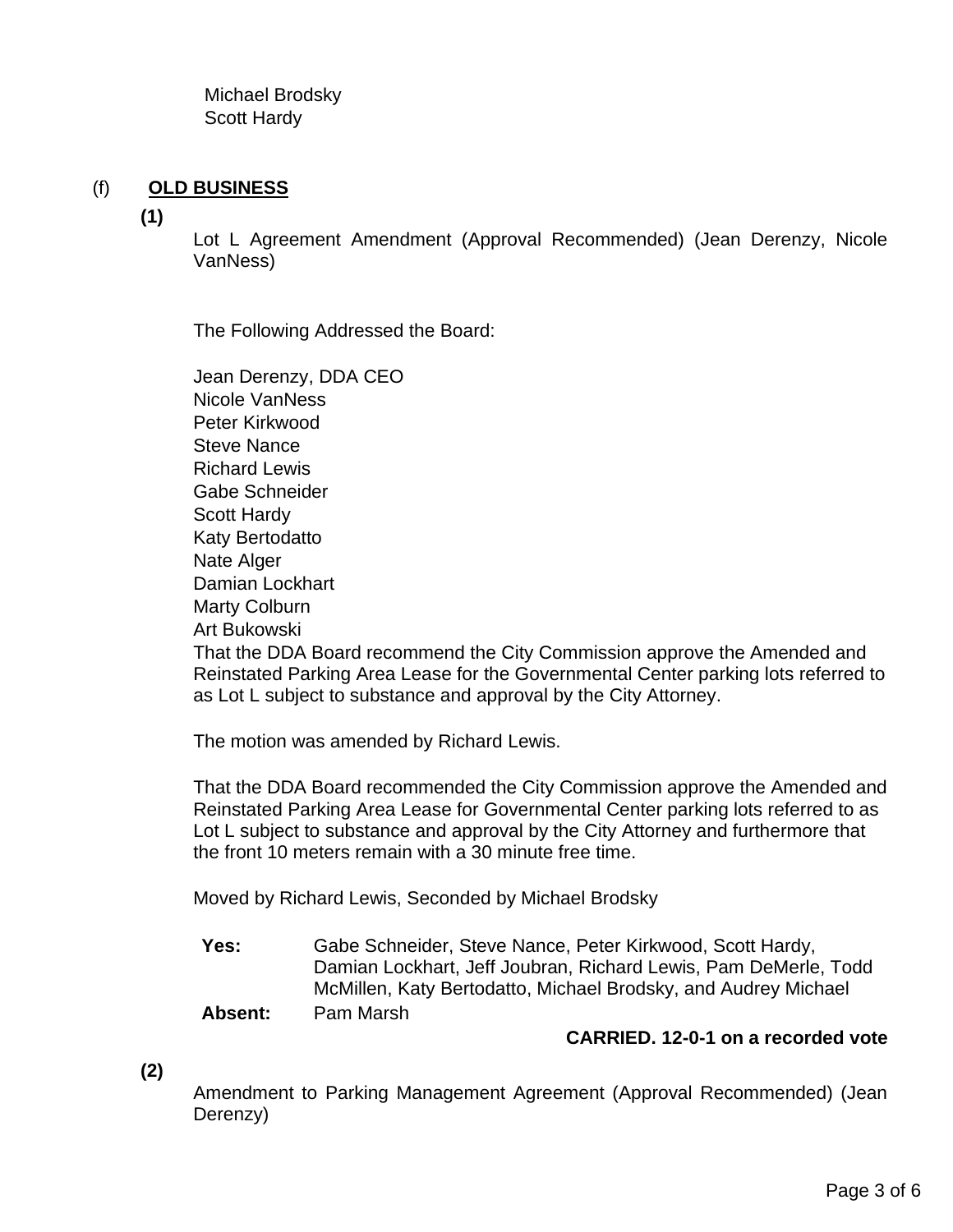The Following Addressed the Board:

Jean Derenzy, DDA CEO Gabe Schneider Richard Lewis

That the DDA Board approves the Second Amendment to Traverse City Parking Services Amended and Restated Operation and Management Agreement.

Moved by Scott Hardy, Seconded by Katy Bertodatto

**Yes:** Gabe Schneider, Steve Nance, Peter Kirkwood, Scott Hardy, Damian Lockhart, Jeff Joubran, Richard Lewis, Pam DeMerle, Todd McMillen, Katy Bertodatto, Michael Brodsky, and Audrey Michael

**Absent:** Pam Marsh

## **CARRIED. 12-0-1 on a recorded vote**

## **(3)**

North Union Street Resolution (Approval Recommended) (Jean Derenzy)

The Following Addressed the Board:

Jean Derenzy, DDA CEO Richard Lewis Gabe Schneider Scott Hardy

That the Downtown Development Authority approve the 2017 Resolution in support of critical bridge support for the North Union Street Bridge.

The motion was amended by Richard Lewis.

That the Downtown Development Authority approve a 2022 Resolution in support and approval of critical bridge support for the North Union Street Bridge with the contribution amount of 10%.

Moved by Richard Lewis, Seconded by Scott Hardy

- **Yes:** Gabe Schneider, Steve Nance, Peter Kirkwood, Scott Hardy, Damian Lockhart, Jeff Joubran, Richard Lewis, Pam DeMerle, Todd McMillen, Katy Bertodatto, Michael Brodsky, and Audrey Michael
- **Absent:** Pam Marsh

#### **CARRIED. 12-0-1 on a recorded vote**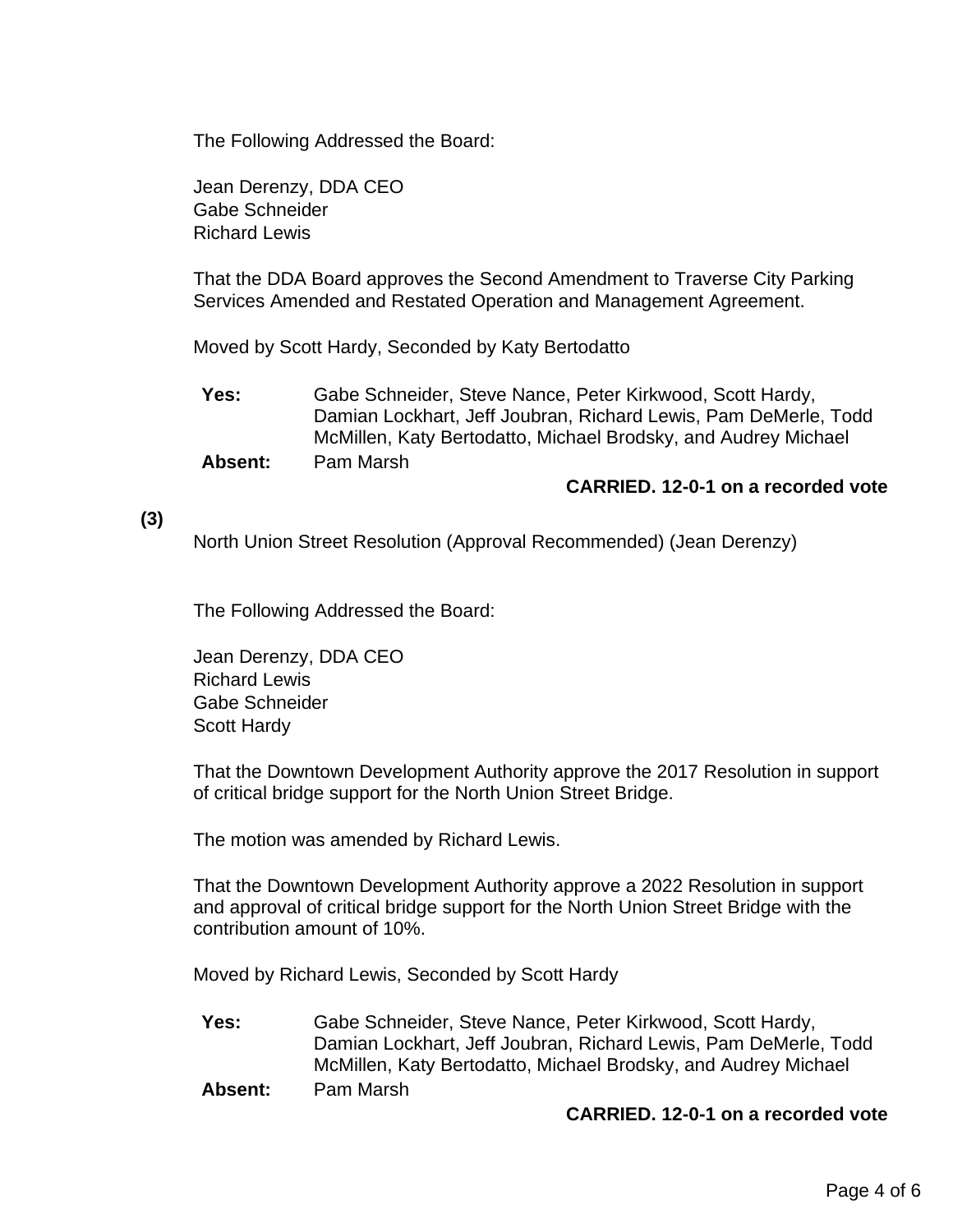# (g) **CEO REPORT**

**(1)**

Project Updates (Jean Derenzy)

The Following Addressed the Board:

Jean Derenzy, DDA CEO Michael Brodsky Gabe Schneider Pam DeMerle Richard Lewis

# (h) **BOARD MEMBER REPORTS**

**(1)**

Arts Commission (Steve Nance, Harry Burkholder)

The Following Addressed the Board:

Steve Nance

# (i) **STAFF REPORTS**

**(1)**

Communications and Outreach Director Report (Art Bukowski)

The Following Addressed the Board:

Art Bukowski Peter Kirkwood

## **(2)**

Transportation Mobility Director Report (Nicole VanNess)

The Following Addressed the Board:

Nicole VanNess Gabe Schneider

# (j) **RECEIVE AND FILE**